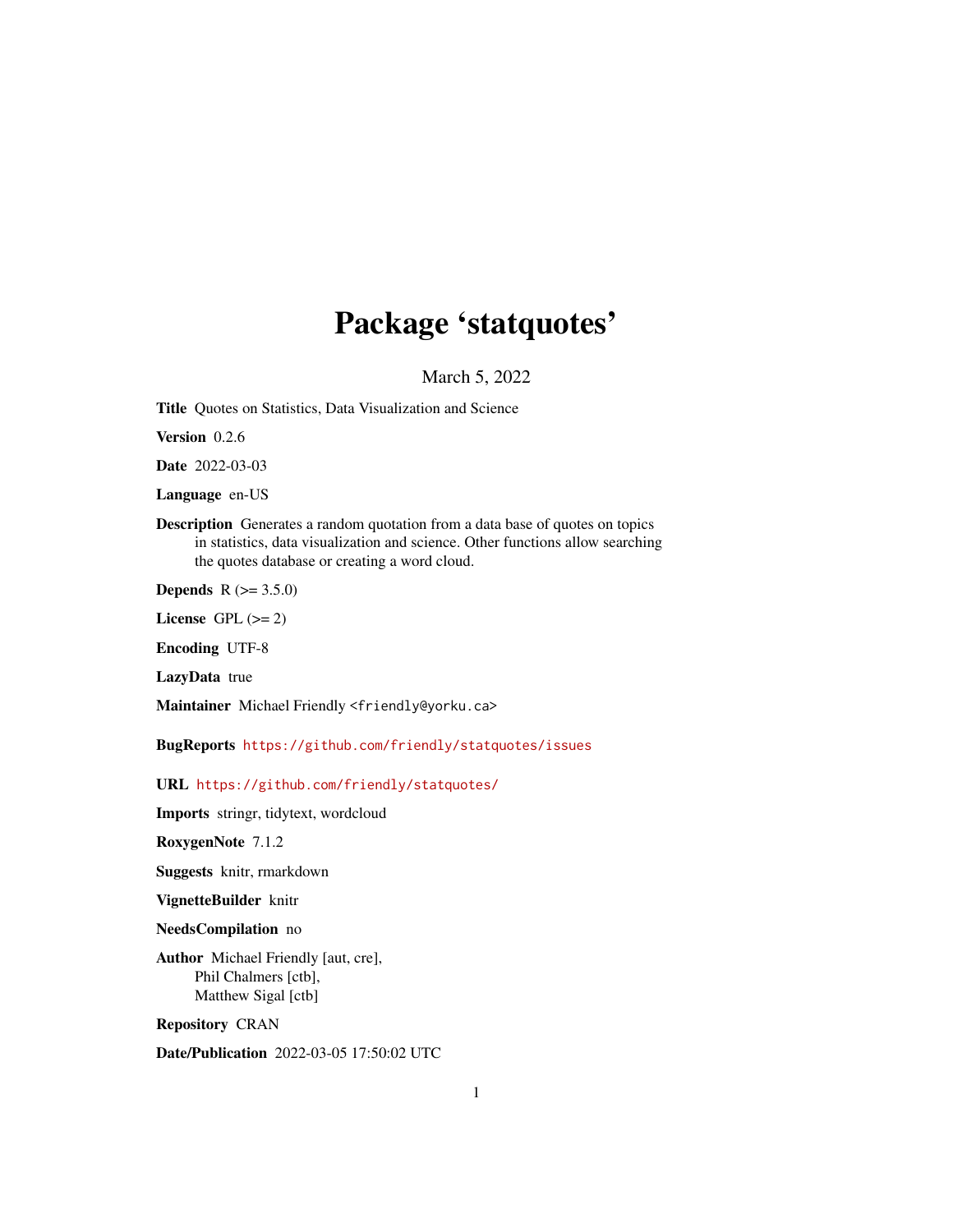### <span id="page-1-0"></span>R topics documented:

| Index | $\boldsymbol{Q}$ |  |
|-------|------------------|--|
|       |                  |  |

as.latex *Function coerces statquote objects to strings suitable for LaTeX*

#### Description

This function coerces statquote objects to strings suitable for rendering in LaTeX. Quotes and (potential LaTeX) sources are placed within suitable "epigraph" output format via the [sprintf](#page-0-0) function.

#### Usage

as.latex(quotes, form = "\\epigraph{%s}{%s}\n\n")

#### Arguments

| quotes | an object of class statquote returned from functions such as search quotes<br>or statquote                    |
|--------|---------------------------------------------------------------------------------------------------------------|
| form   | structure of the LaTeX output for the text (first argument) and source (second<br>argument) passed to sprintf |

#### Value

character vector of formatted LaTeX quotes

#### Examples

```
ll <- search_quotes("Tukey")
as.latex(ll)
```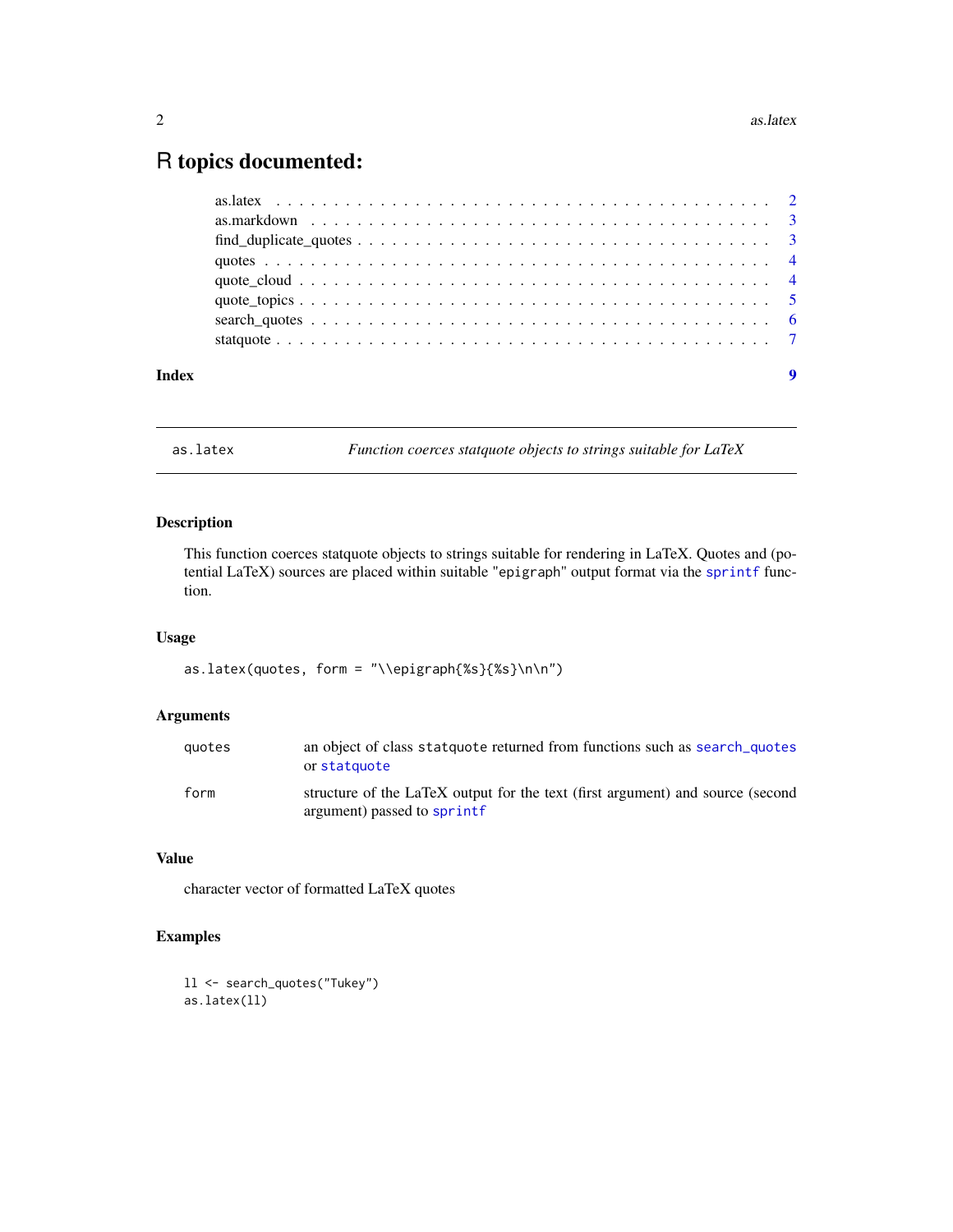<span id="page-2-0"></span>

#### Description

This function coerces statquote objects to strings suitable for rendering in markdown. Quotes and sources are placed within output format via the [sprintf](#page-0-0) function.

#### Usage

as.markdown(quotes, form =  $"> **S* - -$  %s\n\n")

#### Arguments

| quotes | an object of class state up teturned from functions such as search quotes<br>or statquote                        |
|--------|------------------------------------------------------------------------------------------------------------------|
| form   | structure of the markdown output for the text (first argument) and source (second<br>argument) passed to sprintf |

#### Value

character vector of formatted markdown quotes

#### Examples

```
ll <- search_quotes("Tukey")
as.markdown(ll)
```
find\_duplicate\_quotes *Check for duplicates in master .csv file*

#### Description

Returns a list with qid, source, and the text where strings are aggressively fuzzy matched.

#### Usage

```
find_duplicate_quotes()
```
#### Author(s)

Phil Chalmers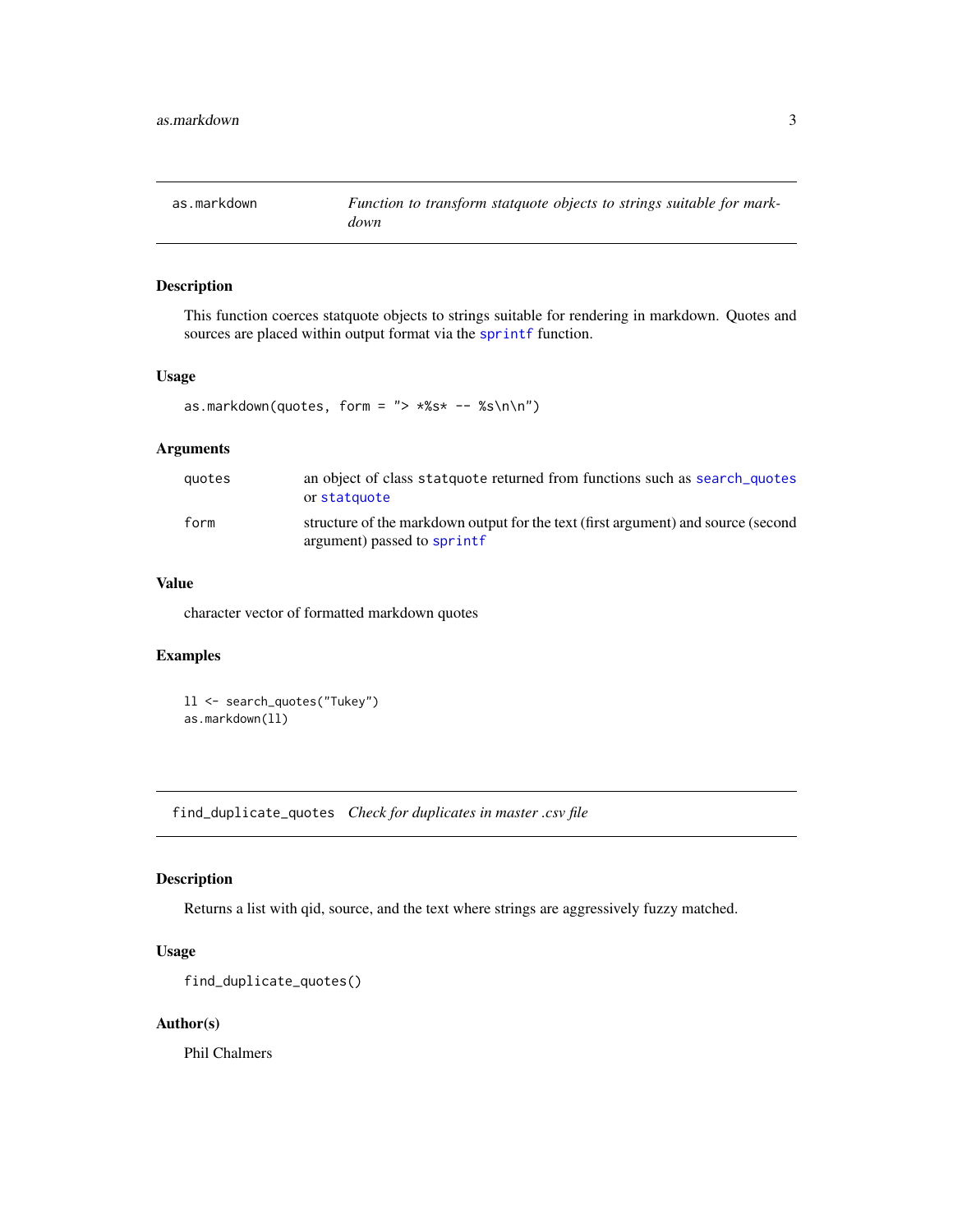#### <span id="page-3-0"></span>Examples

```
# find_duplicate_quotes()
```
<span id="page-3-1"></span>quotes *Quotes on statistics, data visualization and science*

#### Description

A data frame with over 200 quotations. The variables are:

#### Usage

data(quotes)

#### Format

A data frame with 231 rows and 5 variables

#### Details

- qid quote ID, a numeric vector
- topic main topic, a factor with levels Computing Data Data visualization History Reviews Science Statistics Unclassified
- subtopic sub topic, a factor with levels Averages Box quotes Counts Design Ellipses Generalizations Milestones Pictures Tables Tidy data Time Tukey quotes
- text text of the quote, a character vector
- source source of the quote, a character vector

quote\_cloud *Function to generate word cloud based upon quote database*

#### Description

This function takes a search pattern (can use regular expressions) and generates a word cloud based upon that filter.

#### Usage

```
quote_cloud(search = ".*", max.words = 80, colors, ...)
```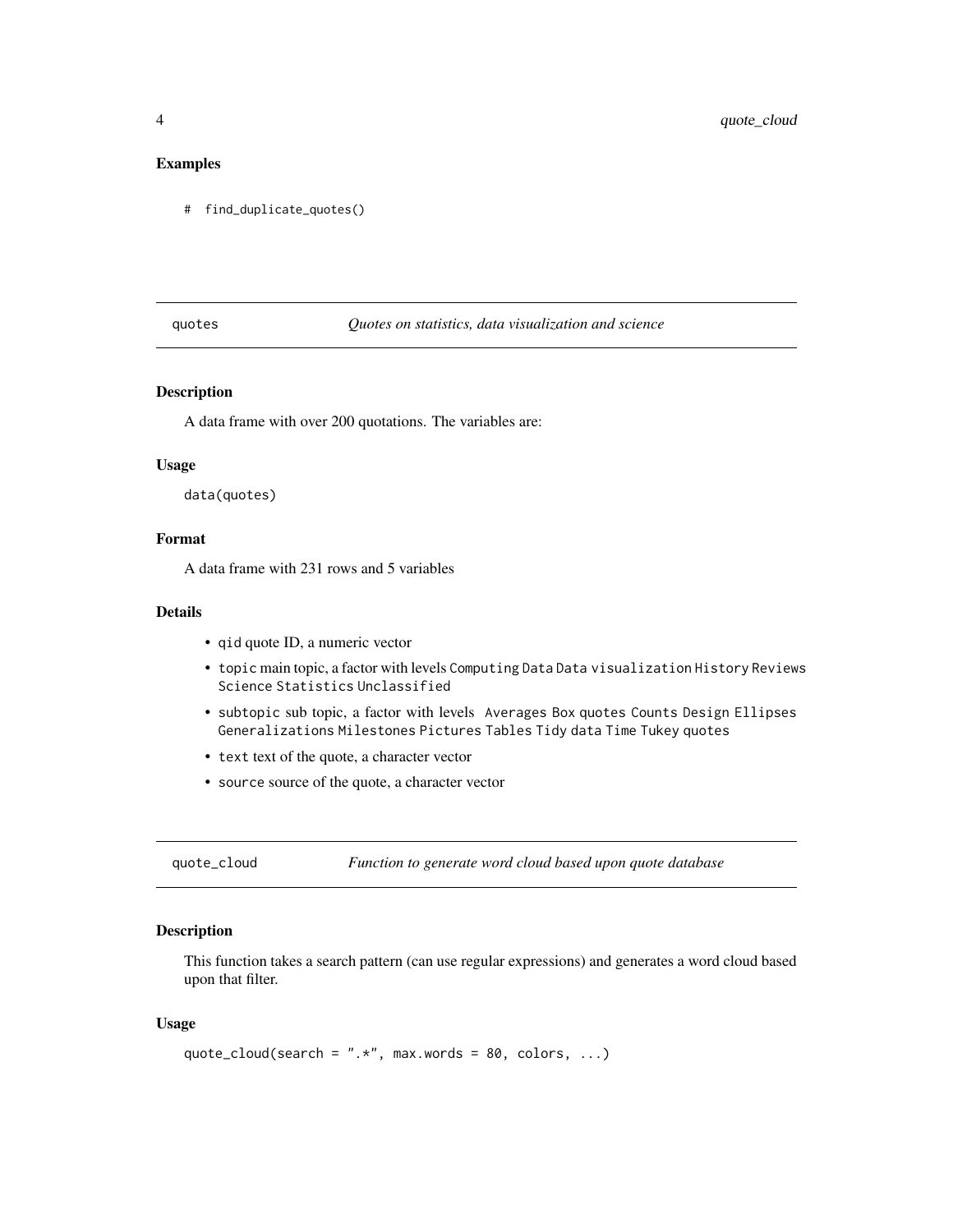#### <span id="page-4-0"></span>quote\_topics 5

#### Arguments

| search                  | A character string; used to search the database. Regular expression characters<br>are allowed. Default is to search all quotes.             |
|-------------------------|---------------------------------------------------------------------------------------------------------------------------------------------|
| max.words               | Logical; designate maximum number of words to be plotted.                                                                                   |
| colors                  | A character vector pertaining to the colors to be used to designate word fre-<br>quency. The default is 5 levels, from light to dark green. |
| $\cdot$ $\cdot$ $\cdot$ | additional arguments passed to search quotes and wordcloud                                                                                  |

#### Value

A wordcloud is plotted.

#### See Also

[statquote](#page-6-1), [quote\\_topics](#page-4-1), [quotes](#page-3-1), [search\\_quotes](#page-5-1). [wordcloud](#page-0-0)

#### Examples

```
quote_cloud()
quote_cloud(search = "graph")
quote_cloud(max.words = 10)
```
<span id="page-4-1"></span>quote\_topics *List the topics of the quotes data base*

#### Description

List the topics of the quotes data base

#### Usage

quote\_topics(subtopics = FALSE)

#### Arguments

subtopics logical; if TRUE the subtopics are printed as well with the associated topic

#### Examples

```
quote_topics()
quote_topics(TRUE)
```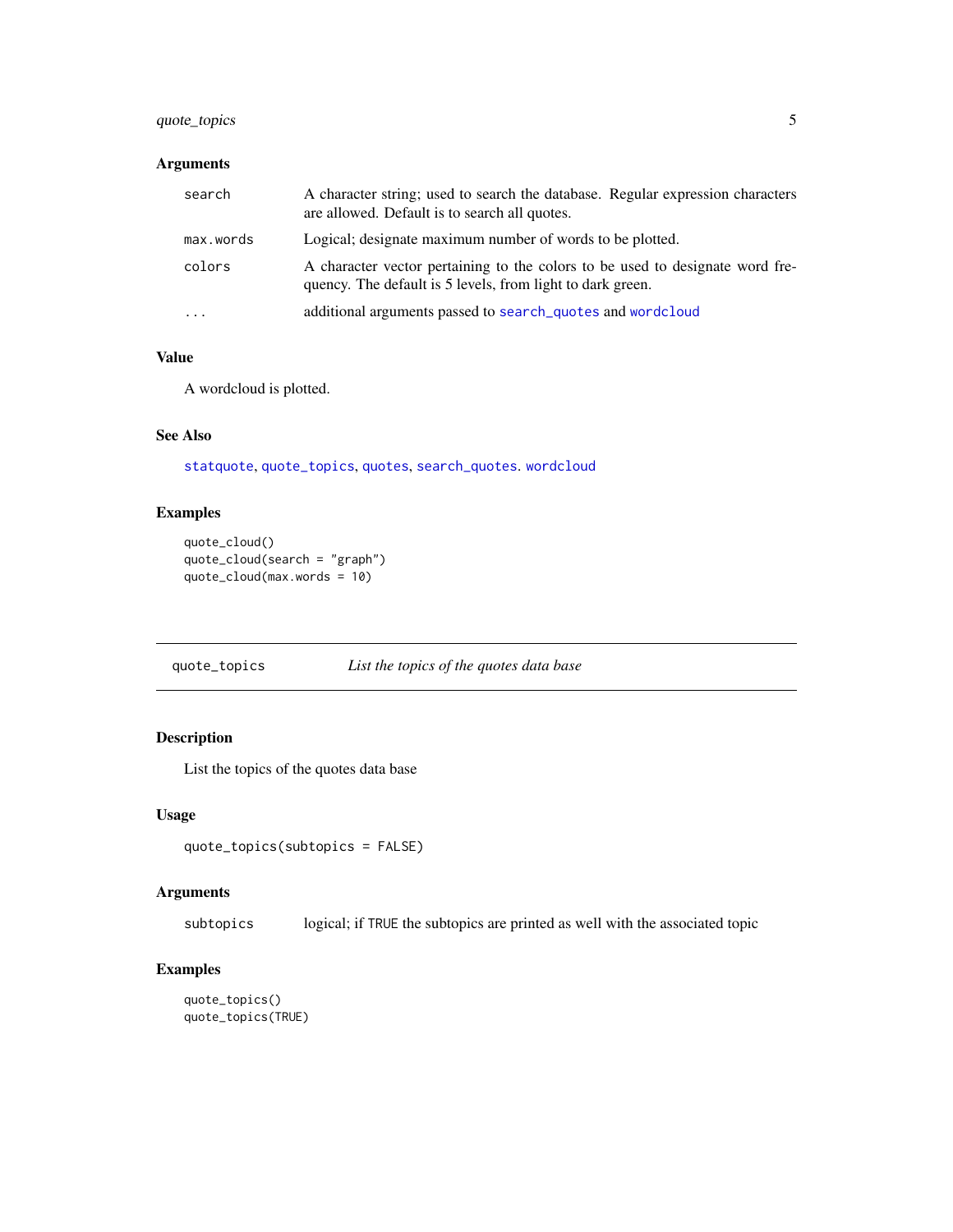#### Description

This function takes a search pattern (can use regular expressions) and returns all quotes that match the pattern. By default all fields are included in the search. If fuzzy is FALSE, then only exact matches are returned (case sensitive).

A convenient wrapper for search quotes that by default returns all quotes

#### Usage

```
search_quotes(search, ignore_case = TRUE, fuzzy = FALSE, fields = NULL, ...)
search_text(search, fuzzy = FALSE, ...)
get\_quotes(search = ".*", ...)
```
#### Arguments

| search      | A character string, used to search the database. Regular expression characters<br>are allowed.                                                                     |
|-------------|--------------------------------------------------------------------------------------------------------------------------------------------------------------------|
| ignore_case | Logical; If TRUE, matching is done without regard to case.                                                                                                         |
| fuzzy       | Logical; If TRUE, the function uses agrep to allow approximate matches to the<br>search string.                                                                    |
| fields      | A character vector pertaining to the particular fields to search. The default is to<br>search everything: 'c("topic", "subtopic", "text", "source", "TeXsource")'. |
| $\ddotsc$   | additional arguments passed to agrep to fine-tune fuzzy search parameters.                                                                                         |

#### Value

A data frame (also with class 'statquote') object containing all quotes that match the search parameters.

A data frame (also with class 'statquote') object containing all quotes. This is meant to be assigned to name rather than printed.

#### See Also

[agrep](#page-0-0), [statquote](#page-6-1), [quote\\_topics](#page-4-1), [quotes](#page-3-1)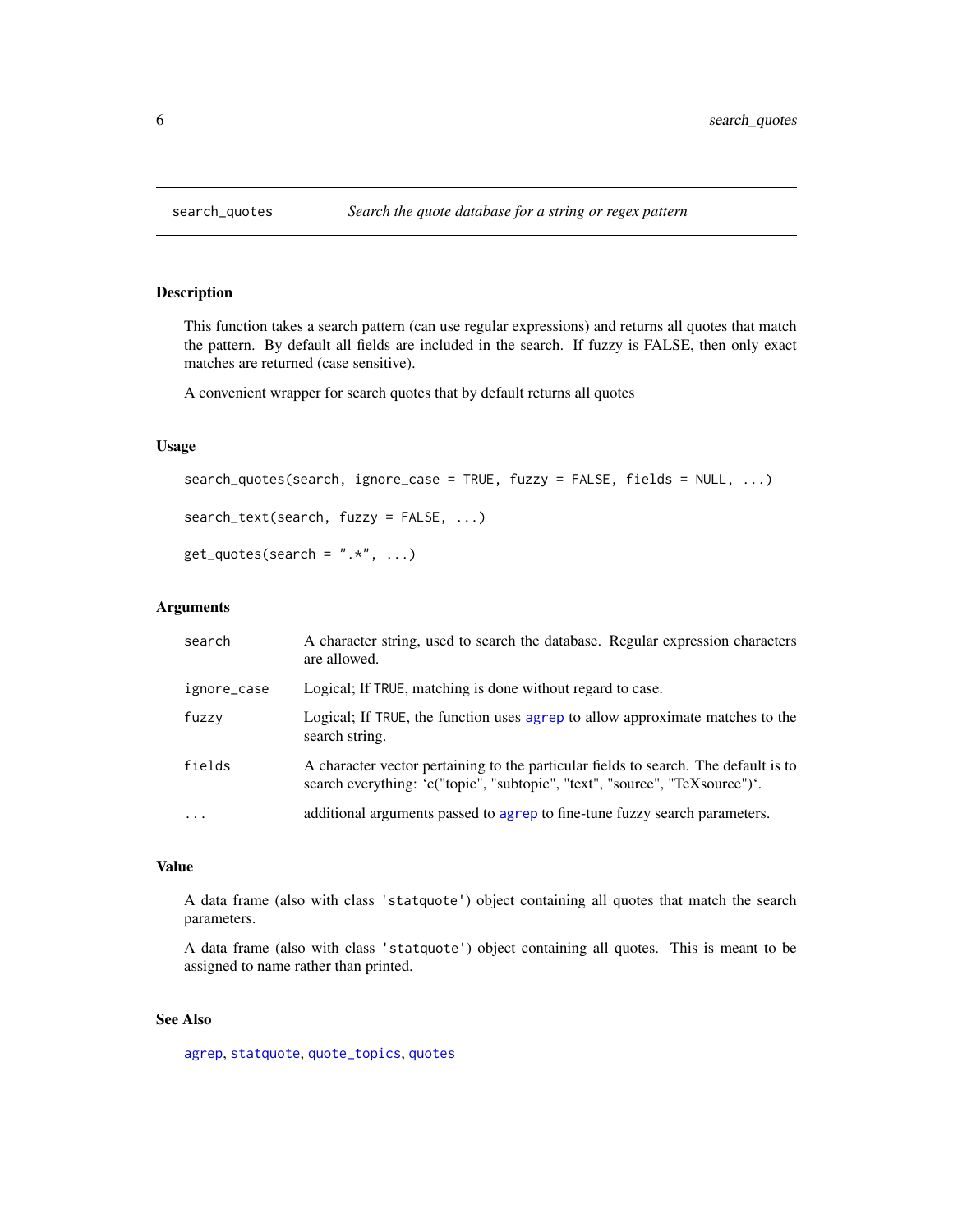#### <span id="page-6-0"></span>statquote 7 a.C. 2006 a.C. 2006 a.C. 2006 a.C. 2006 a.C. 2006 a.C. 2006 a.C. 2006 a.C. 2006 a.C. 2006 a.C. 200

#### Examples

```
search_quotes("^D") # regex to find all quotes that start with "D"
search_quotes("Tukey") #all quotes with "Tukey"
search_quotes("bad answer", fuzzy = TRUE) # fuzzy match
# to a data.frame
out <- search_quotes("bad answer", fuzzy = TRUE)
as.data.frame(out)
qdb <- get_quotes()
nrow(qdb)
names(qdb)
```
#### <span id="page-6-1"></span>statquote *Function to display a randomly chosen statistical quote*

#### Description

This function displays a randomly statistical quote from a collection. The quotations are classified by topics

#### Usage

```
statquote(ind, topic = NULL, source = NULL)
## S3 method for class 'statquote'
print(x, width = NULL, ...)## S3 method for class 'statquote'
as.data.frame(x, row.names = NULL, optional = FALSE, ...)
```
#### Arguments

| ind          | Optional index of a quote, or a vector of such integer indices If missing a random<br>value is sampled from the available quotations. |
|--------------|---------------------------------------------------------------------------------------------------------------------------------------|
| topic        | A character string, used to select a subset of the quotes based on the assigned<br>topics.                                            |
| source       | A character string, used to select a subset of the quotes based on the source for<br>the quote.                                       |
| $\mathsf{x}$ | object of class 'statquote'                                                                                                           |
| width        | Optional column width parameter                                                                                                       |
| .            | Other optional arguments                                                                                                              |
| row.names    | see as.data.frame                                                                                                                     |
| optional     | see as data frame                                                                                                                     |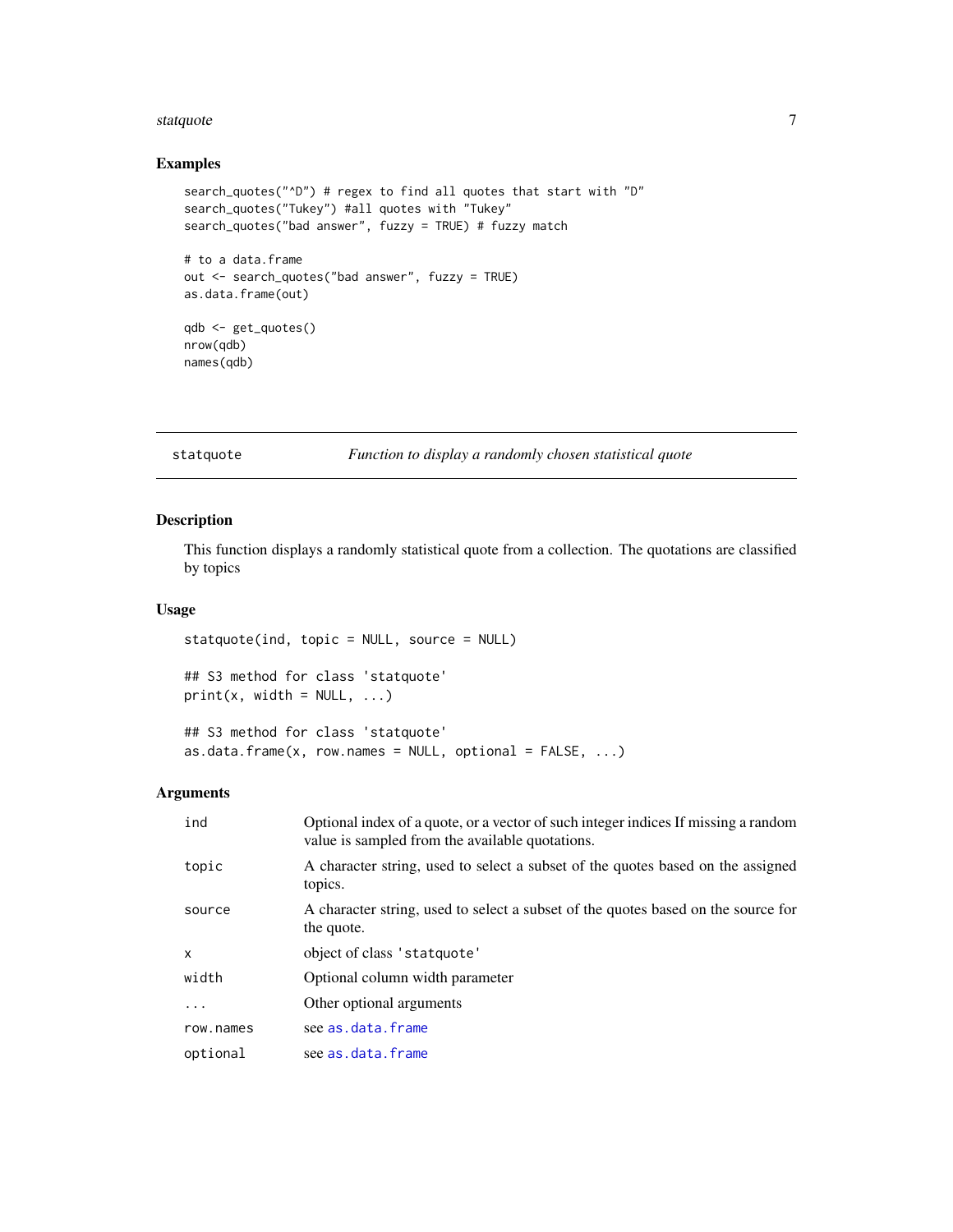#### <span id="page-7-0"></span>Value

A character vector containing one randomly selected quote from the included data set. It is of class statquote for which an S3 print method will be invoked.

#### See Also

[quote\\_topics](#page-4-1), [search\\_quotes](#page-5-1), [quotes](#page-3-1), Inspired by: gaussfact (https://github.com/eddelbuettel/gaussfacts), [fortune](#page-0-0)

#### Examples

```
set.seed(1234)
statquote(123)
statquote(source="Tukey")
statquote(topic="science")
statquote(topic="history")
```